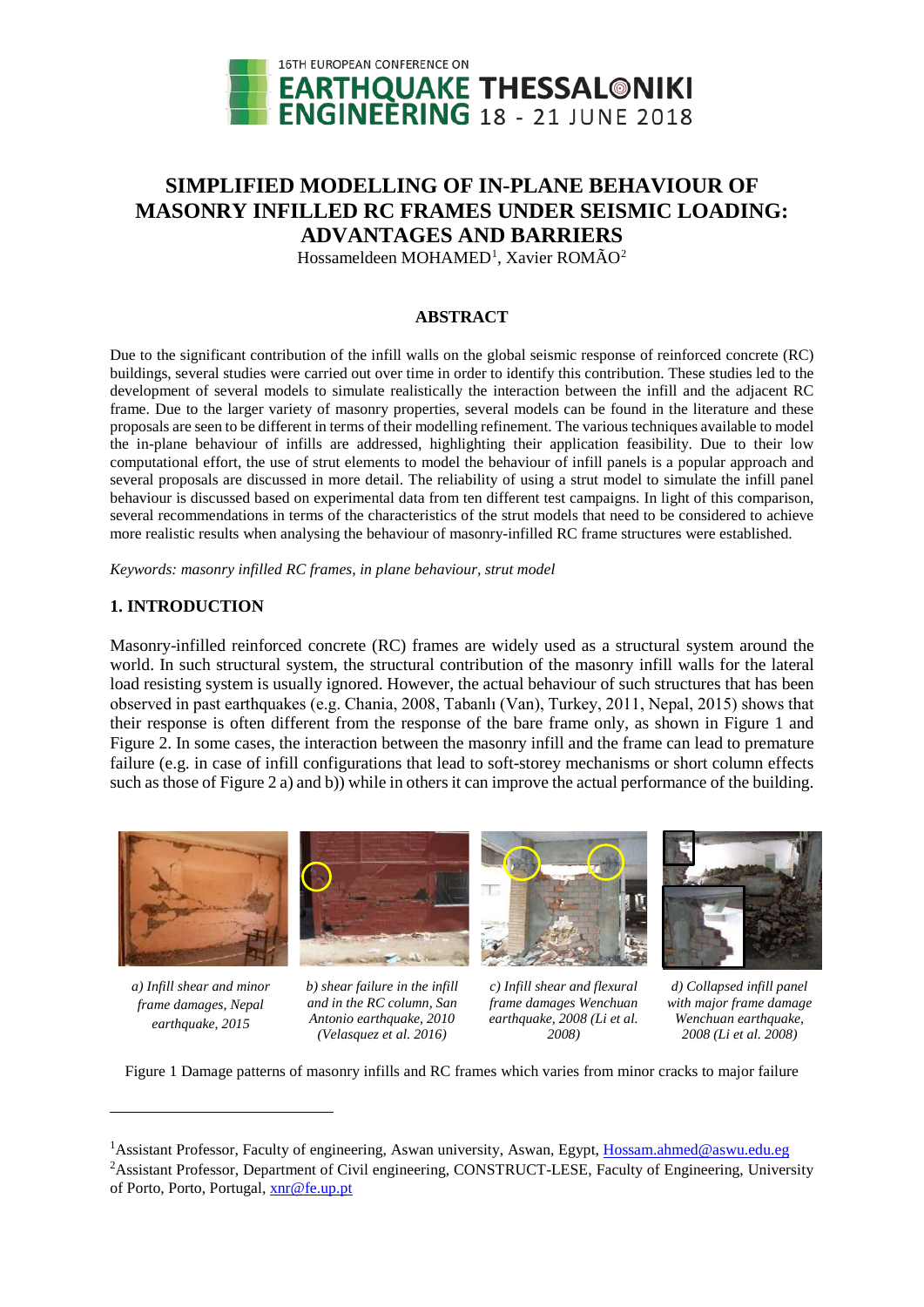

*a)Managua earthquake. 1972 (Pradhan et al. 2012)*

*b) Northridge earthquake, 1994 (Faison et al. 2004)*

*c) Düzce earthquake, 1999 (Beyhan and Polat 2011)*

Figure 2 Captive column failure (short column failure)

<span id="page-1-0"></span>Early experimental tests in masonry-infilled RC frames carried out in the mid-1950s showed that the infill works as diagonal bracing for the RC frame. Since then, macro modelling approaches (e.g. using strut models) have been used due to their simplicity to represent the behaviour of infill panels under earthquake loading and account for their structural effects in the overall performance of the masonryinfilled system. Generally, these studies can be categorized into two main groups: a) stiffness-based methods that define the geometric cross-section of the strut, which is then combined with an equivalent material representing the masonry (Holmes 1961, Mainstone 1971, Hendry 1990); b) strength-based methods that define a backbone curve for the force-displacement curve of the equivalent strut element (Bertoldi et al. 1993, Panagiotakos and Fardis 1996, Dolšek and Fajfar 2008). With the availability of high computational resources, the use of continuum detailed nonlinear finite element models became feasible for the simulation of the complex behaviour of these structures. Depending on the level of component refinement, these models can be classified into three main groups: Micro, Meso and Macromodels, as shown in [Figure 3.](#page-1-1) Although these models can capture the complex behaviour of infilled structures, they are unable to be implemented in performance-based studies requiring a high number of analysis given their high computational cost. Therefore, simplified and less computationally demanding models such as those based on strut elements are necessary. However, an insufficient number of studies has addressed the differences in accuracy and performance that are obtained when using different types of strut models to represent the infill panels with different configurations and properties. Therefore, the main objective of the current paper is to analyse the performance of strut models to model the structural response of masonry infills when their properties and parameters are defined using different methods (i.e. geometric-based methods, force-displacement approaches and reduction factors to account for openings). The behaviour of several existing strut models was compared with available data from several experimental tests in masonry-infilled RC frames to determine the most realistic and accurate approaches. The selected experimental specimens exhibit different infill configurations (e.g. panels with solid and perforated masonry), and infill material properties. The comparison between the results obtained from the different strut models and experimental data was performed by estimating the response deviation between the numerical and the experimental results.



<span id="page-1-1"></span>Figure 3 Continuum modelling approaches for masonry infills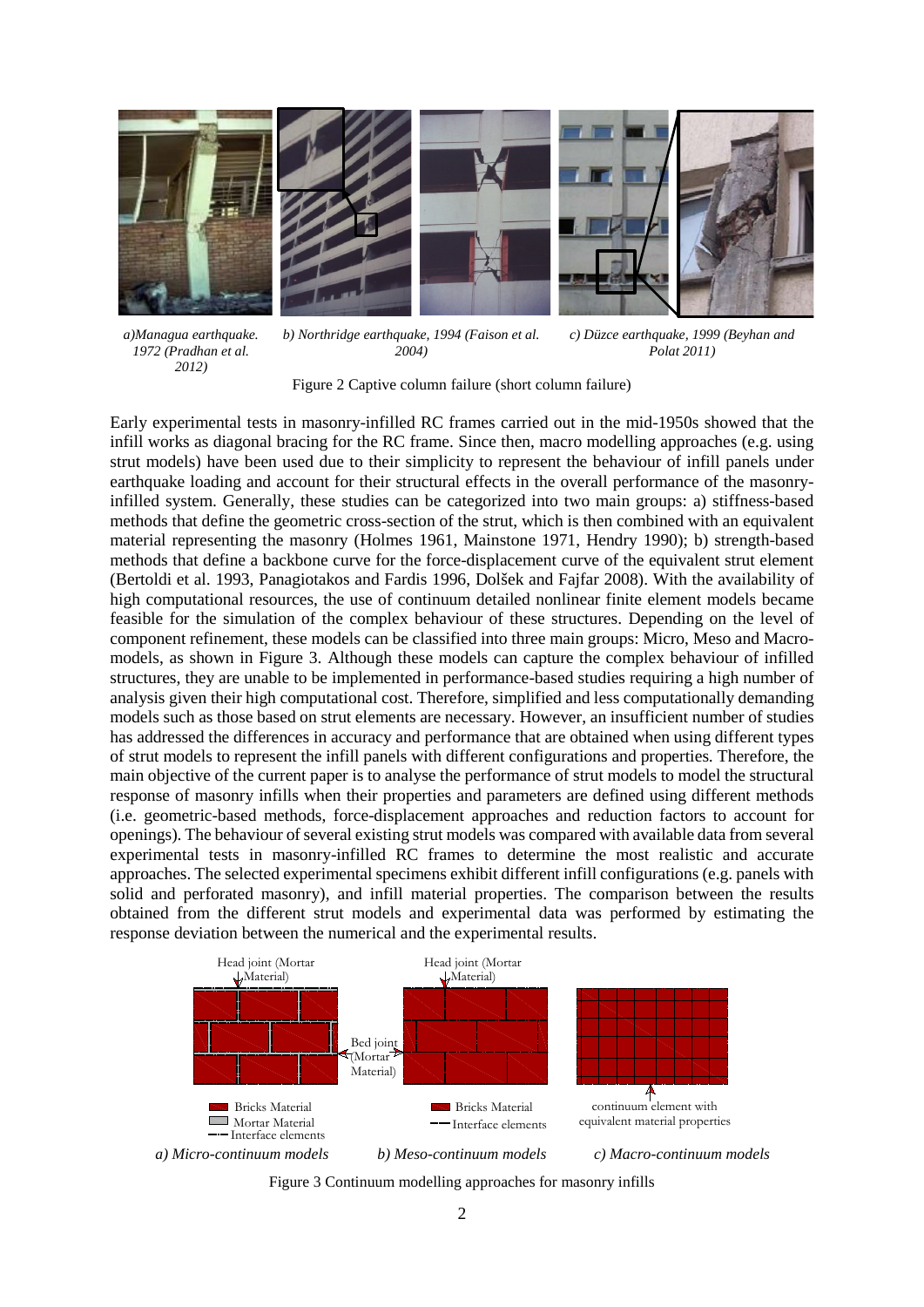#### **3. STRUT MODELS TO SIMULATE MASONRY INFILLS**

As referred, from a practical point of view, the use of continuum modelling approaches is not feasible for large systems due to the high computational costs. Due to their inherent simplicity, strut models (i.e. macro-models) are one of the most practical approaches to represent the behaviour of infill panels, especially for design and performance assessment purposes. As shown in [Figure 4,](#page-2-0) these modelling approaches are based on replacing the infill panel by an equivalent pinned diagonal strut system. A large amount of research has been dedicated to determining the main structural properties of the diagonal strut such as the width, stiffness, constitutive behaviour and the number of struts that should be considered. The characteristics of the diagonal strut model vary according to the type of analysis (i.e. linear elastic or nonlinear) and the loading procedure (monotonic, cyclic or transient loading). For example, the required properties for a diagonal strut in case of a linear elastic analysis are the geometric properties of the strut (length and cross-section size) and the modulus of elasticity. However, when the nonlinear behaviour of the material is considered, the complete force-displacement behaviour of the strut is needed instead. Furthermore, the required properties that are required for the diagonal strut become more complex in case of cyclic and dynamic loading.

Tucker (2007) classified available analytical methodologies defining the in-plane properties of strut models into two main approaches: stiffness-based methods and strength-based methods. Both methods replace the infill panel by an equivalent strut but use different approaches to define the necessary properties of the strut. The stiffness-based method estimates the structural contribution of the infill wall based on the development of the compression area along the infill. Therefore, this method focuses on estimating the geometric properties of the strut and associates these properties with equivalent material properties (usually the characteristic compressive strength of the masonry) in order to define the lateral capacity of the infill. Since the strut is a fictitious element and the main objective is to determine the contribution of the infill to the global structural response, the strength-based method, on the other hand, defines the strut properties by quantifying the lateral forces carried by the infill wall. In the following section, the reliability of these methods is discussed by simulating several experimental tests.



Figure 4 Formulation of the equivalent diagonal strut and its relevant parameters.

## <span id="page-2-0"></span>**3. Reliability of existing strut models**

#### *3.1 Stiffness-based approach*

As referred before, in this method the infill is modelled using a strut element with properties defined as a function of the geometry of the panel. The structural behaviour of the strut is then defined using a constitutive model that depends on the strength of the masonry. Since the first proposal for a value of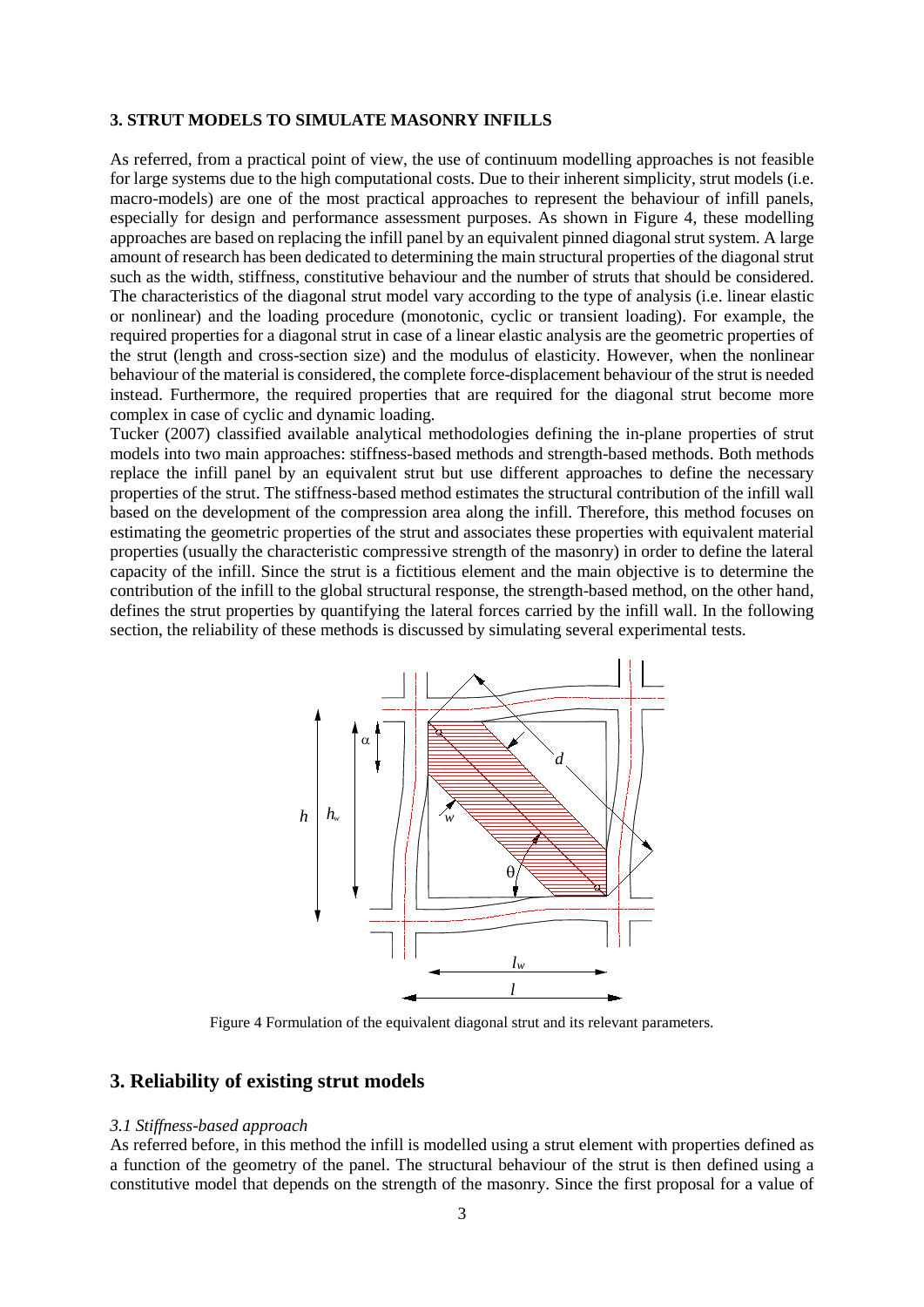the strut width by Holmes (1961) who defined it as one third of the diagonal length of the panel, multiple proposals have been defined. In this section, eight different proposals presented in [Table 1](#page-3-0) are considered to define the properties of the strut and simulate the experimental behaviour of sixteen fully infilled frame specimens that represent a wide range of structures in terms of the material and type of the masonry. The specimens are termed Specimen 2 (Zhai et al. 2016), Specimen M2 (Pires 1990), Specimen III/2 (Sigmund and Penava 2013), Specimen S and IS(Kakaletsis 2009), Specimen FT1 (Bergami 2007, Bergami and Nuti 2015), Specimen DFS (Basha and Kaushik 2016), Specimen F1 (Stylianidis 2012), Specimen SBF (Misir 2015), Specimen 4,5,6,7, 11 and 12 (Mehrabi and Shing 1996) and Specimen unit1 (Crisafulli 1997).

<span id="page-3-0"></span>

| Table 1 Summary of the expressions considered herein to define the strut width |                                                                                                                                                                                              |                                                                                                                                                                                                                                                                                                                                          |
|--------------------------------------------------------------------------------|----------------------------------------------------------------------------------------------------------------------------------------------------------------------------------------------|------------------------------------------------------------------------------------------------------------------------------------------------------------------------------------------------------------------------------------------------------------------------------------------------------------------------------------------|
| <b>Model</b>                                                                   | <b>Expression</b>                                                                                                                                                                            | <b>Notation and variables</b>                                                                                                                                                                                                                                                                                                            |
| a) Holmes (1961)                                                               | $w=\frac{1}{2}d$                                                                                                                                                                             | $d$ is the diagonal length of the infill panel                                                                                                                                                                                                                                                                                           |
| b) Mainstone $(1971)$                                                          | $w = 0.175 d \lambda_{h}^{-0.4}$                                                                                                                                                             | $\lambda_{\mu} = \lambda h_{\mu}$ , $h_{w}$ is the infill height and<br>$\lambda = \sqrt[4]{\frac{E_t t \sin 2\theta}{4Elh}}$ , <i>t</i> is the wall thickness, <i>E<sub>t</sub></i> is<br>the modulus of elasticity of the infill, $E$ is modulus<br>of elasticity of column material and $I$ is the<br>moment of inertia of the column |
| c) Te-Chang and<br><b>Kwok-Hung (1984)</b>                                     | $w = \frac{0.95 h_w \cos \theta}{\sqrt{\lambda_v}}$                                                                                                                                          | $\theta$ is the diagonal strut inclination angle on the<br>horizontal plane                                                                                                                                                                                                                                                              |
| d) Decanini and<br><b>Fantin (1987)</b>                                        | $w = \begin{cases} \left(\frac{0.748}{\lambda_h} + 0.085\right)d & \text{if } \lambda_h \le 7.85 \\ \left(\frac{0.393}{\lambda_h} + 0.130\right)d & \text{if } \lambda_h > 7.85 \end{cases}$ |                                                                                                                                                                                                                                                                                                                                          |
| e)Moghaddam and<br><b>Dowling (1988)</b>                                       | $w = \frac{1}{6}d$                                                                                                                                                                           |                                                                                                                                                                                                                                                                                                                                          |
| <b>f)Hendry</b> (1990)                                                         | $w = 0.5\sqrt{\alpha_i^2 + \alpha_h^2}$ where $\alpha_h$ and $\alpha_l$ are the horizontal<br>and vertical contact length respectively                                                       | $\alpha_h = \frac{\pi}{2} \sqrt[4]{\frac{4(EI)_{beam} h_w}{E.t \sin 2\theta}}$<br>$\alpha_l = \frac{\pi}{2} \sqrt[4]{\frac{4(EI)_{\text{column}}}{F t \sin 2\theta}}$                                                                                                                                                                    |
| g) Paulay and<br>Priestley (1992)                                              | $w = \frac{1}{4}d$                                                                                                                                                                           |                                                                                                                                                                                                                                                                                                                                          |
| h) Durrani and Luo<br>(1994)                                                   | $w = \gamma d \sin(2\theta)$ where $\gamma$ is a variable                                                                                                                                    | $m = 6\left(1 + \frac{6E_bI_bh}{\pi E I I}\right)$<br>$\gamma = 0.32 \left[ \frac{h^4 E_w t_w}{mE I \cdot h} \right]^{-0.1} \left[ \sqrt{\sin 2\theta} \right]$                                                                                                                                                                          |

In order to assess the reliability of the several stiffness-based procedures, the numerical simulation of the experimental tests corresponding to the selected sixteen specimens was performed using the software OpenSees (McKenna et al. 2000). The RC frame elements (i.e. beams and columns) were modelled using force-based elements considering fibre-sections (also known as the *Beam with Hinges* element). The Modified Radau Hinge Integration method (Fenves and Scott 2006, Scott and Ryan 2013) was the selected plastic hinge integration method to assign inelastic actions at the end regions of the element with a specified length. Still, additional fibre sections were also considered in the central part of the element to model its possible nonlinearity since recent modifications in this element (Scott*, et al.*, 2013) allow plasticity to be extended beyond the length of the plastic hinges.

The fibre discretization of the RC cross sections considered the concrete cover modelled using the concrete model termed Concrete01 in OpenSees representing the uniaxial concrete material with degraded linear unloading/reloading stiffness in compression and no tensile strength. Confined concrete was modelled using a confinement factor determined based on the expression proposed by Kent and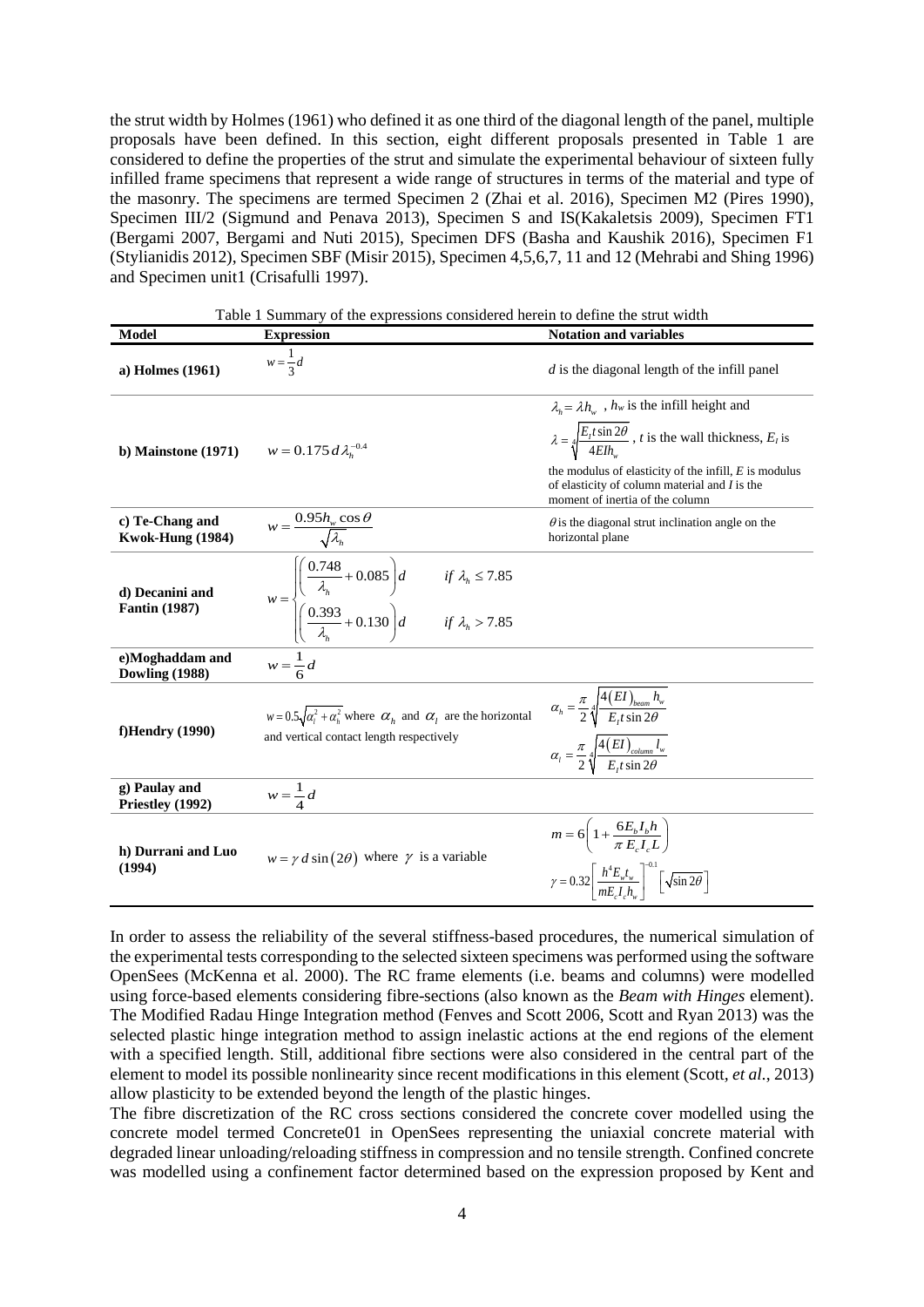Park (1971) associated with the Concrete02 model. The Concrete02 concrete model is similar to the Concrete01 but considers the tensile strength of the concrete. Steel reinforcing bars were modelled using the uniaxial Giuffre-Menegotto-Pinto model (Menegotto and Pinto 1973) with isotropic hardening, termed Steel02 in OpenSees, with the default parameters proposed by the software. For the beamcolumn joints, a rigid end-offset joint model was used (Mondal and Jain 2008). The lengths of the rigid parts were considered to be half of the depth of the perpendicular element. The infills were modelled using a single compressive strut element with an area evaluated based on the previous expressions and the constitutive model for masonry was defined based on the model proposed by Hendry (1990) which matches the shape of the Concrete01 constitutive model. The constitutive model proposed by Hendry (1990) is given by the following expression:

$$
\sigma_m = f_m \left[ 2 \frac{\varepsilon_m}{\varepsilon_{cm}} - \left( \frac{\varepsilon_m}{\varepsilon_{cm}} \right)^2 \right]
$$
 (1)

where  $\varepsilon_m$  and  $\sigma_m$  are the compressive strain and the corresponding compressive stress of the masonry, respectively,  $f_m$  is the maximum compressive strength of the masonry and  $\varepsilon_{cm}$  is the compressive strain at the onset of failure, which according to (Dolšek and Fajfar 2008) ranges from 0.0015 to 0.002. In these analyses, the value of  $\varepsilon_{cm}$  was considered to be 0.002 in all models. [Figure 5](#page-4-0) shows the general description of the model implemented in OpenSees for the RC frame and the infill panel in addition to the detailed description of the RC element model. To be consistent with the experimental tests, all models were first analysed for a preliminary vertical loading and then followed by a cyclic lateral loading according to the loading protocol of each experimental campaign.



<span id="page-4-0"></span>Figure 5 Description of the implemented model for the infill panel using a stiffness-based approach.

[Figure 6](#page-5-0) shows the values of  $w/d$  (width of the strut over the length of the diagonal strut) that were obtained using the eight expressions o[f Table 1](#page-3-0) for the sixteen experimental specimens. The considered procedures are denoted as: (a) Holmes (1961), (b) Mainstone (1971) (c) Te-Chang and Kwok-Hung (1984), (d) Decanini and Fantin (1987), (e) Moghaddam and Dowling (1988), (f) Hendry (1990), (g)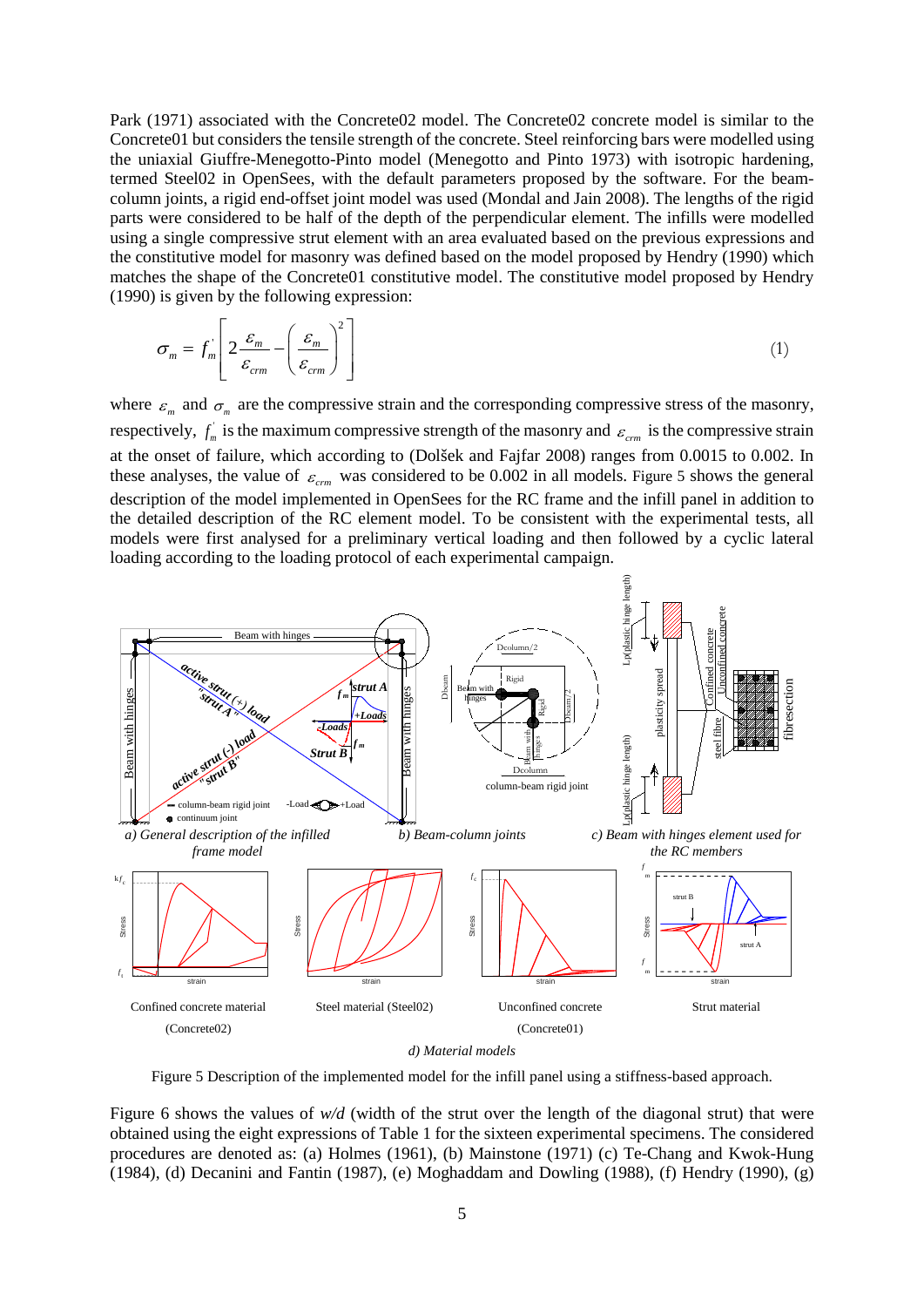Paulay and Priestley (1992) and (h) Durrani and Luo (1994) in all the following figures. It is can be seen that, for most specimens, the *w/d* ratio ranges between 0.1 and 0.4. Exceptions are found for specimens S.S, S.F1, S.III/2 and S.SBF which present higher *w/d* ratios when using the expression denoted as (d). The selected stiffness-based procedures are also seen to lead to a wide range of diagonal strut widths.



<span id="page-5-0"></span>Figure 6 The *w/d* ratios obtained from the eight-different stiffness-based procedures for the sixteen specimens

From the numerical simulation of the experimental tests, the initial stiffness and maximum strength of each specimen were obtained from the cyclic responses. Ratios of numerical over experimental initial stiffnesses and maximum strengths were then determined for all the specimens involving all the selected stiffness-based procedures. [Figure 7](#page-6-0) and [Figure 8,](#page-6-1) show the ratios between the numerical and experimental data of initial stiffness and numerical maximum strength, respectively, with a reference line corresponding to a unit value ratio. For the initial stiffness results, a large variability was found. This variability of the ratios means that each procedure may significantly underestimate or overestimate the initial stiffness for any specimen which is a direct reflection of the large variability of the estimated strut widths (se[e Figure 6\)](#page-5-0). In terms of the maximum strength, all the selected stiffness-based procedures overestimated significantly the maximum experimental strength value. This result can be interpreted as corresponding to a significant overestimation of the strut area at the strain level leading to the maximum lateral force. By comparing the performance of the same formula in both parameters i.e. stiffness and strength, it can be seen that procedures with better performance when estimating the initial stiffness will have a worse performance when estimating the maximum strength, and vice-versa. For example, the procedure by Mainstone (1971) has the best performance when estimating maximum strength among all the procedures, but exhibits one of the worst performances when estimating initial stiffness. Based on these observations, it can be deduced that the effective area of the equivalent strut decreases as the lateral displacement of the structure increases due to two main factors: the reduction of the contact length between the panel and the frame, and due to the cracking of the masonry infill. Therefore, it can be concluded that using a fixed geometry-based definition for the strut element can only be useful for elastic analysis. In this case, the model denoted as (c) provides a reasonable estimate of the initial stiffness (the average ratio between estimated and experimental initial stiffnesses is 1.06 with a coefficient of variation of 0.87). Thus, for performance-based analyses requiring a nonlinear model, these proposals should be combined with another model that would simulate a change in the strut geometry during the loading history, either by defining an area reduction factor function of lateral displacements (e.g. see (Crisafulli and Carr 2007)) or by using a constitutive material reflecting this phenomenon, as presented next.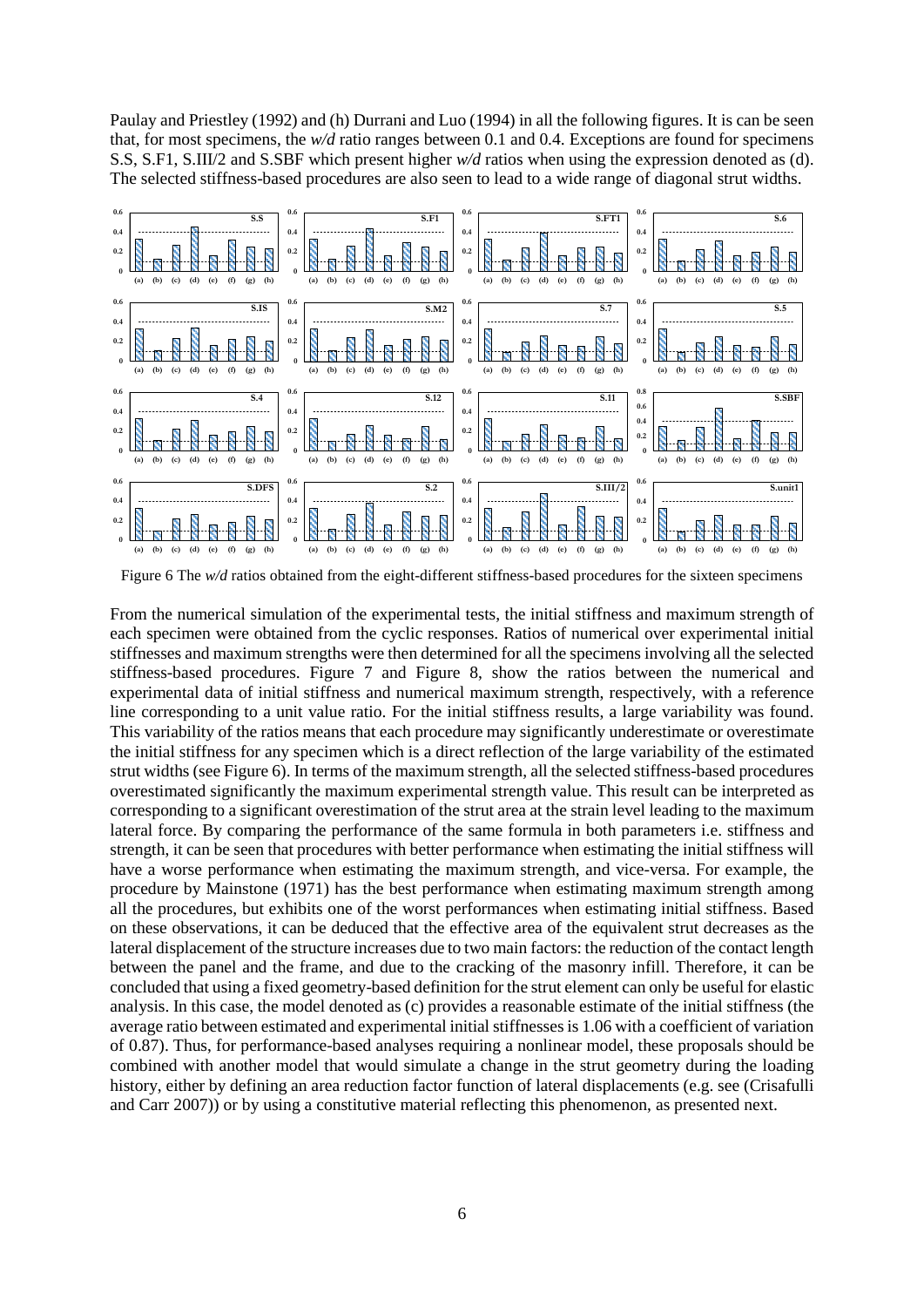

<span id="page-6-0"></span>Figure 7 Ratios between the numerical initial stiffness and the initial stiffness obtained from the experimental data for sixteen specimens



<span id="page-6-1"></span>Figure 8 Ratios between the numerical maximum strength and the maximum strength obtained from the experimental data for sixteen specimens

#### *3.2 Strength-based approach*

Based on the results that were obtained from the performance analysis of the selected stiffness-based procedures, it can be seen that none of the procedures is able to globally represent the behaviour of the infills. In particular, all the procedures provide initial stiffness estimates that may significantly underestimate or overestimate the real initial stiffness while providing, in most cases, maximum strength estimates that significantly overestimate the real maximum strength. The fact that these procedures are unable to account for the reduction in the effective strut area as the lateral displacement increases was also seen to be an important factor in their lack of accuracy. In addition, these procedures also assume that the infill panel does not exhibit any failure mechanism other than crushing by excessive compression (e.g. such as shear failure in the mortar joints or diagonal tensile failure).

Strength-based procedures are alternative methods that define a behaviour model for an infill wall. These procedures directly establish a force-displacement relation that represents the behaviour of the infill under lateral loading. As carried out for the stiffness-based procedures, the performance of three empirical methods is analysed herein. Defining the force-displacement relation representing the behaviour of the strut element involves determining the evolution of forces transferred through the infill panel based on the (expected) governing failure mechanism. In this section, the three different procedures shown in [Figure 9](#page-7-0) were considered to define the force-displacement relation of the strut element. These procedures are those proposed by a) Dolšek and Fajfar (2008), b) Panagiotakos and Fardis (1994) and c) Bertoldi et al. (1993). These models were selected among the several proposals found in the literature to define the force-displacement relation. In particular, these models were selected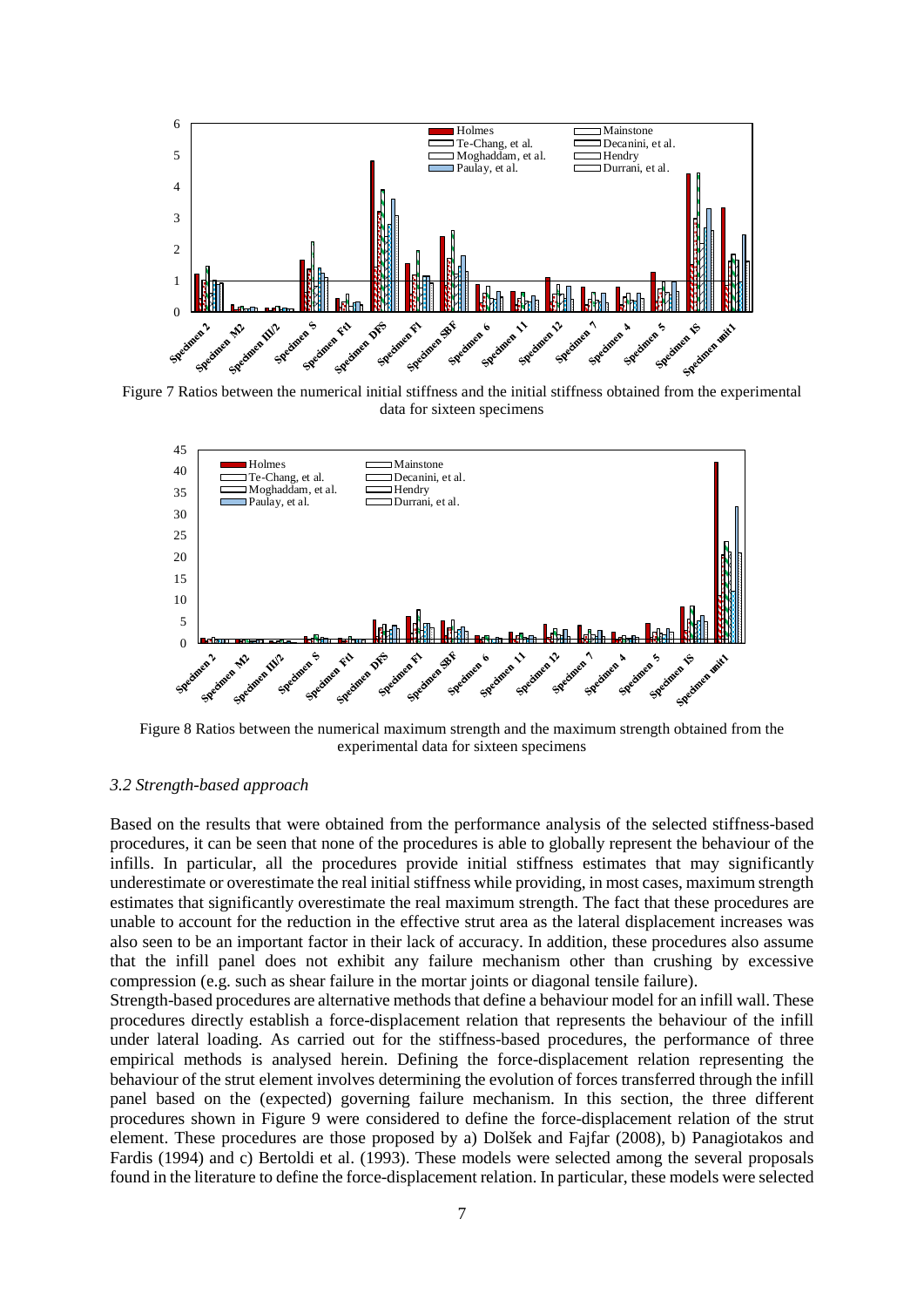because they provide a complete description of the force-displacement relation using explicit expressions, a fact that led several researchers to use these models (e.g. see (Sattar and Liel 2010, Celarec et al. 2012, Ricci et al. 2013, Furtado et al. 2016, Ricci et al. 2016) among others).



where  $f_m$  is the masonry compressive strength in MPa, d is the diagonal length of the infill and  $b_w$  is the width of the strut,  $\sigma_{centre}$ crushing stress at the centre of the panel, *σcorner* crushing stress of the panel corner, *σsilding* sliding stress at the horizontal mortar joints and diagonal tensile stress *σdiagonal*

<span id="page-7-0"></span>Figure 9 Force-displacement trilinear curve and their parameters for the strut element according to three proposals: a) Dolšek and Fajfar (2008), b) Panagiotakos and Fardis (1994) and c) Bertoldi et al. (1993)

The selected procedure for modelling the RC elements is similar to the one presented previously. However, implementing these trilinear force-displacements for a compression-only strut was only possible using two active struts since using zero branches for tensile behaviour (that may lead to numerical issues) or by adding a zero-length element to deactivate the strut for tensile loading. The use of two active struts may, however, affect the local response that is obtained, especially for the edge column as shown in [Figure 10.](#page-8-0) On other hand, using extra elements (i.e. using extra zero-length elements) increases the computational cost of the model. Since the main scope of this paper is to assess the reliability of using a strut element to capture the global structural response, the struts were modelled using truss elements associated with the Pinching4 material of OpenSees. The ratios between the obtained numerical initial stiffness and maximum strength to the corresponding experimental values are plotted in Figure 11 an[d Figure 12,](#page-9-0) respectively. It is worth noting that the initial stiffness was computed based on the effective panel width (i.e. subtracting the perforated area) to obtain a better result for that parameter. Based on the presented results, it is seen that strength-based procedures provide alternative approaches to establish the parameters of the strut model and simulate the behaviour of the infill with a performance that is generally better than that of the stiffness-based procedures previously analysed, especially for the maximum strength. However, strength-based procedures also establish the infill strength based on an (assumed) governing behaviour mechanism. Even though a large part of the global behaviour of the infill may be governed by one behaviour mechanism, infill panels experience several behaviour mechanisms that are globally interconnected and responsible for transferring forces in different ways. Therefore, assuming that only one mechanism controls the behaviour of the infill panel inevitably leads to differences between the numerical prediction and the real behaviour of the infill which is revealed by the presented figures.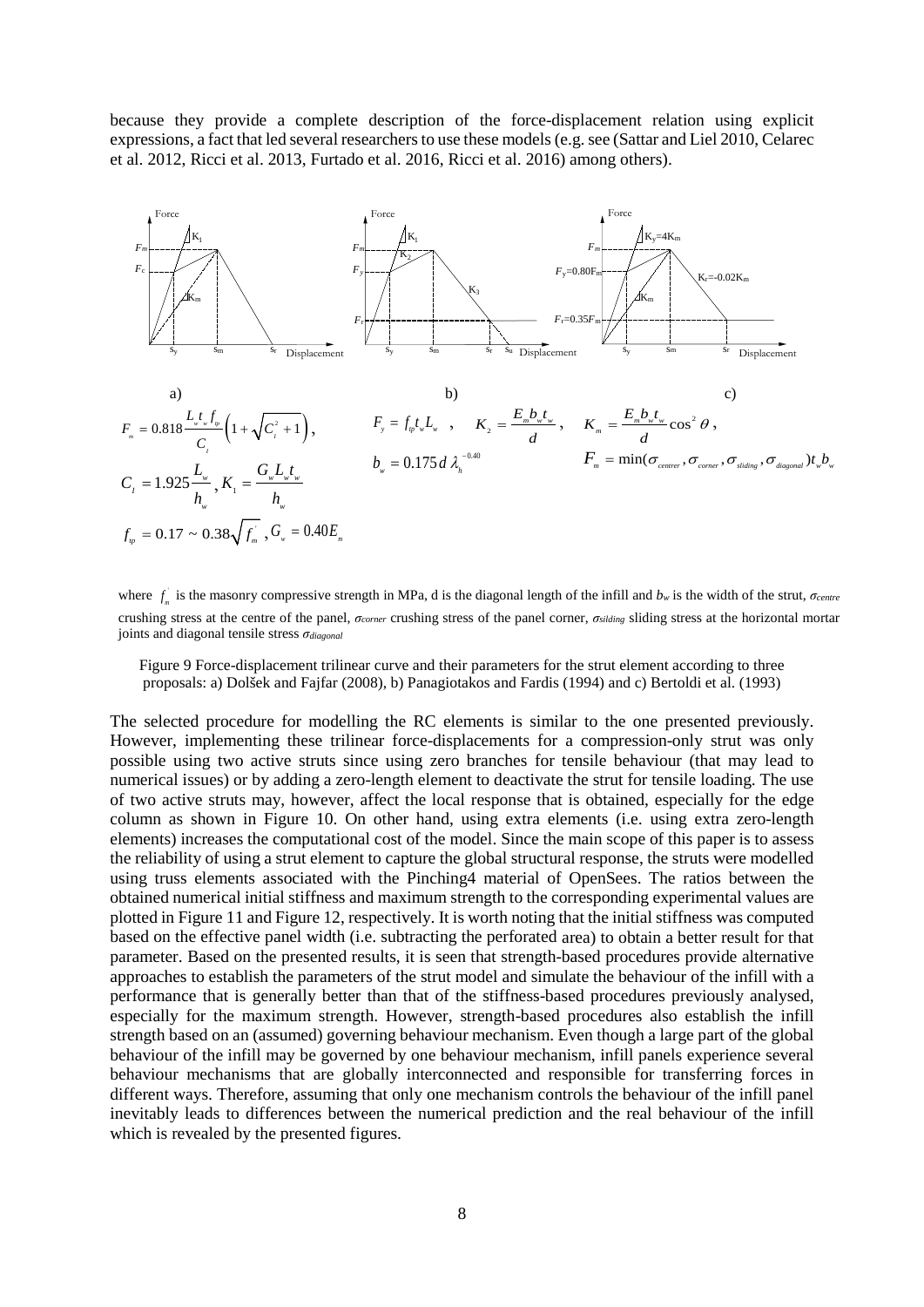

<span id="page-8-0"></span>Figure 10 Shear force at the base due to the infill when using a compression-only strut (a) and when using a compression-tension strut (b)



Figure 11 Ratios between the numerical initial stiffness and the initial stiffness obtained from the experimental data for sixteen specimens using the effective wall thickness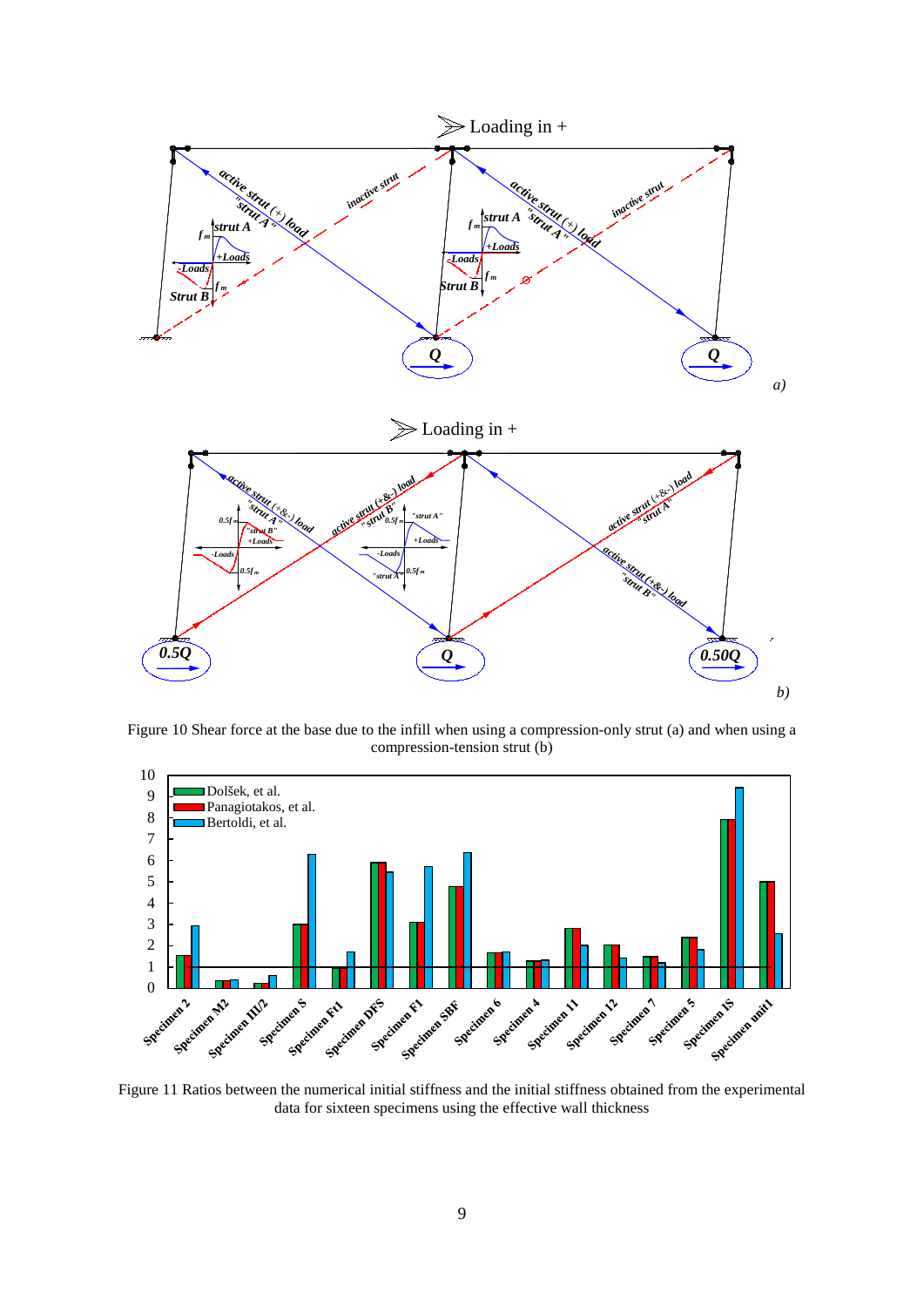

<span id="page-9-0"></span>Figure 12 Ratios between the numerical maximum strength and the maximum strength obtained from the experimental data for sixteen specimens

# **4. CONCLUSION**

The current paper reviewed procedures to model the behaviour of masonry infill panels. The use of simplified strut models was found to be more feasible for performance-based studies which require a high number of analyses. The performance of existing models involving stiffness-based and strengthbased procedures to establish adequate values for the parameters needed to simulate the behaviour of masonry infills using the single strut modelling approach was reviewed. Regarding the eight selected stiffness-based procedures, their main hypothesis is that it assumes that an infill panel works as a constant area member under compression loads throughout the entire loading history. This assumption was seen to lead to large errors in predicting both the maximum lateral strength and the initial stiffness of the infill. As such, accounting directly or indirectly for the change in geometry of the actively loaded area of the masonry panel throughout the loading history is fundamental to obtain an adequate representation of the nonlinear behaviour of masonry infills. Regarding the performance of the three selected strength-based procedures, the results obtained were seen to involve better predictions of the maximum lateral strength and of the initial stiffness of the infill. However, to obtain more realistic predictions, it is recommended to compute the infill stiffness using the infill's effective thickness instead of using the wall's gross (real) thickness.

#### **5. REFERENCES**

Basha, S. H. and H. B. Kaushik (2016). "Behavior and failure mechanisms of masonry-infilled RC frames (in low-rise buildings) subject to lateral loading." *Engineering Structures* **111**: 233-245.

Bergami, A. V. (2007). Implementation and experimental verification of models for nonlinear analysis of masonry infilled RC frames, Università degli studi ROMA TRE.

Bergami, A. V. and C. Nuti (2015). "Experimental tests and global modeling of masonry infilled frames." *Earthquakes and Structures* **9**(2): 281-303.

Bertoldi, S., L. Decanini and C. Gavarini (1993). "Telai tamponati soggetti ad azioni sismiche, un modello semplificato, confronto sperimentale e numerico." *Atti Del 6 Conv. Naz. Ing. Sism. It* **2**: 815- 824.

Beyhan, B. and G. Polat (2011). "Buildings Subjected to Recurring Earthquakes: A Tale of Three Cities." *Earthquake Spectra* **27**(3): 635-659.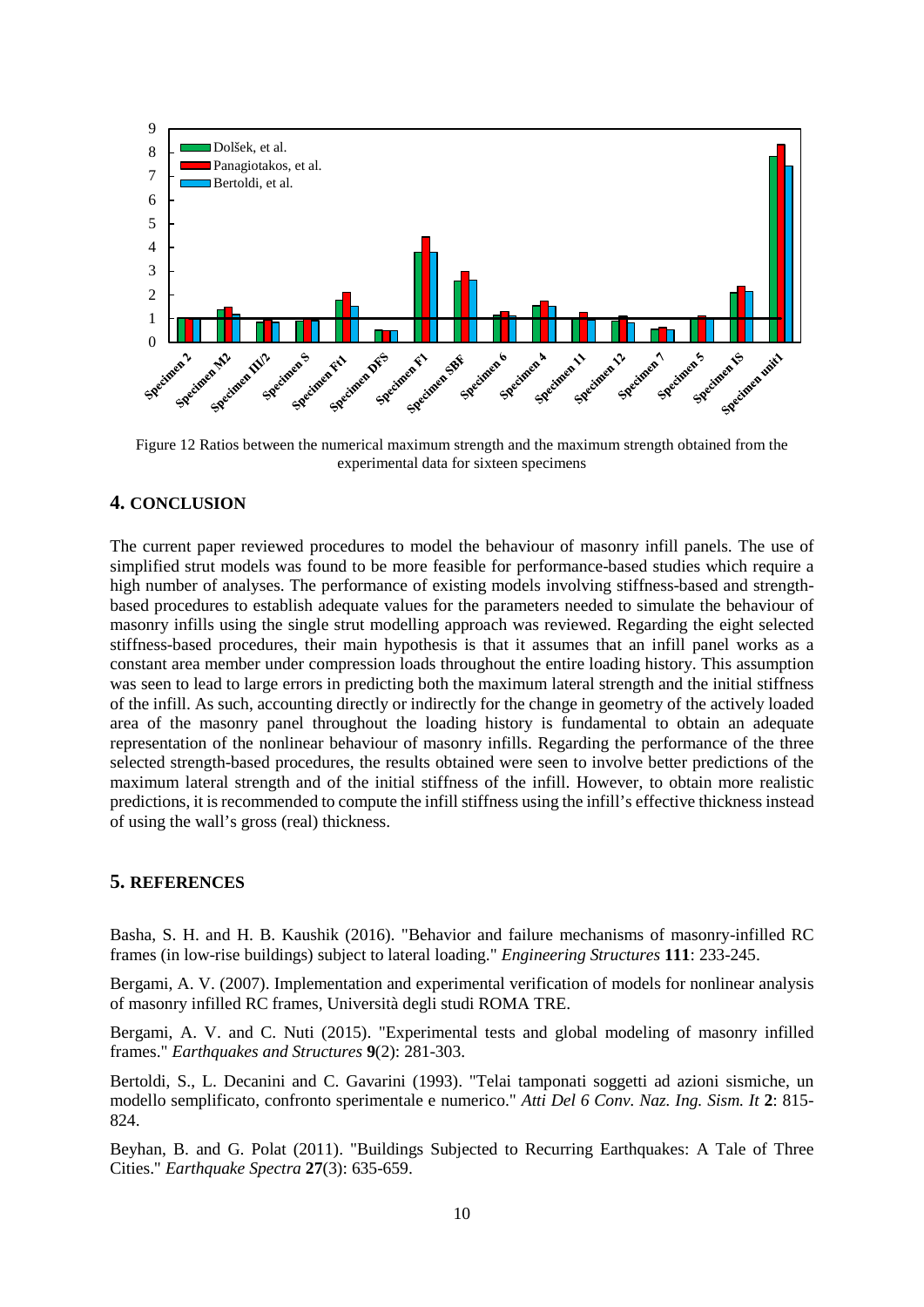Celarec, D., P. Ricci and M. Dolšek (2012). "The sensitivity of seismic response parameters to the uncertain modelling variables of masonry-infilled reinforced concrete frames." *Engineering Structures* **35**: 165-177.

Crisafulli, F. (1997). Seismic behaviour of reinforced concrete structures with masonry infills PhD, University of Canterbury.

Crisafulli, F. and A. Carr (2007). "Proposed macro-model for the analysis of infilled frame structures." *Bulletin of the New Zealand Society for Earthquake Engineering* **40**(2): 69-77.

Decanini, L. D. and G. E. Fantin (1987). "Modelos simplificados de la mampostería incluida en porticos. Características de rigidez y resistencia lateral en astado límite." *Jornadas Argentinas De Ingeniería Estructural Iii Asociacion De Ingenieros Estructurales* **2**: 817-836.

Dolšek, M. and P. Fajfar (2008). "The effect of masonry infills on the seismic response of a four-storey reinforced concrete frame — a deterministic assessment." *Engineering Structures* **30**(7): 1991-2001.

Durrani, A. J. and Y. H. Luo (1994). Seismic retrofit of flat-slab buildings with masonry infills. *Proceedings Nceer Workshop on Seismic Response of Masonry Infills*, National Center for Earthquake Engineering Research (NCEER).

Faison, H., C. Comartin and K. Elwood (2004). Reinforced concrete moment frame building without seismic details. Earthquake Engineering Research Institute (Eeri) and International Association for Earthquake Engineering (Iaee) Housing Report. **111**.

Fenves, G. and M. Scott (2006). "Plastic Hinge Integration Methods for Force-Based Beam–Column Elements." *Journal of Structural Engineering* **32**(2): 244-252.

Furtado, A., H. Rodrigues, A. Arêde and H. Varum (2016). "Simplified macro‐model for infill masonry walls considering the out‐of‐ plane behaviour." *Earthquake Engineering & Structural Dynamics* **45**(4): 507-524.

Hendry, A. (1990). Structural masonry. London, UK, Scholium International, Macmillan Education Ltd.

Holmes, M. (1961) "Steel frames with brickwork and concrete infilling." ICE Proceedings **19**, 473-478.

Kakaletsis, D. J. (2009). "Masonry infills with window openings and influence on reinforced concrete frame constructions." *Earthquake Resistant Engineering Structures Vii* **104**: 445-455.

Kent, D. C. and R. Park (1971). "Flexural members with confined concrete." *Journal of the Structural Division* **97**(7): 1969-1990.

Li, B., Z. Wang, K. M. Mosalam and H. Xie (2008). "Wenchuan Earthquake Field Reconnaissance on Reinforced Concrete Framed Buildings With and Without Masonry Infill Walls." *The 14th World Conference on Earthquake Engineering October 12-17, 2008, Beijing, China*.

Mainstone, R. J. (1971) "On The stiffness and strengths of infilled frames." ICE Proceedings **49**, 230.

McKenna, F., G. Fenves and M. Scott (2000). "Open system for earthquake engineering simulation." *University of California, Berkeley, Ca*.

Mehrabi, A. B. and P. B. Shing (1996). "Experimental evaluation of masonry infilled RC. frames." *Journal of Structural Engineering* **122**: 228-237.

Menegotto, M. and P. Pinto (1973). Method of Analysis for Cyclically Loaded RC Frames Including Changes in Geometry and Non-elastic Behaviour of Elements Under Combined Normal Force and Bending. *Proc., Iabse Symp. Of Resistance and Ultimate Deformability of Structures Acted on by Welldefined Repeated Loads*, Libson, Portugal, International Association of Bridge and Structural Engineering.

Misir, I. S. (2015). "Potential Use of Locked Brick Infill Walls to Decrease Soft-Story Formation in Frame Buildings." *Journal of Performance of Constructed Facilities* **29**(5): 04014133.

Moghaddam, H. and P. Dowling (1988). "Earthquake resistant design of brick infilled frame." *Proceedings of the Eighth International Brick and Block Masonry Conference*: 774-784.